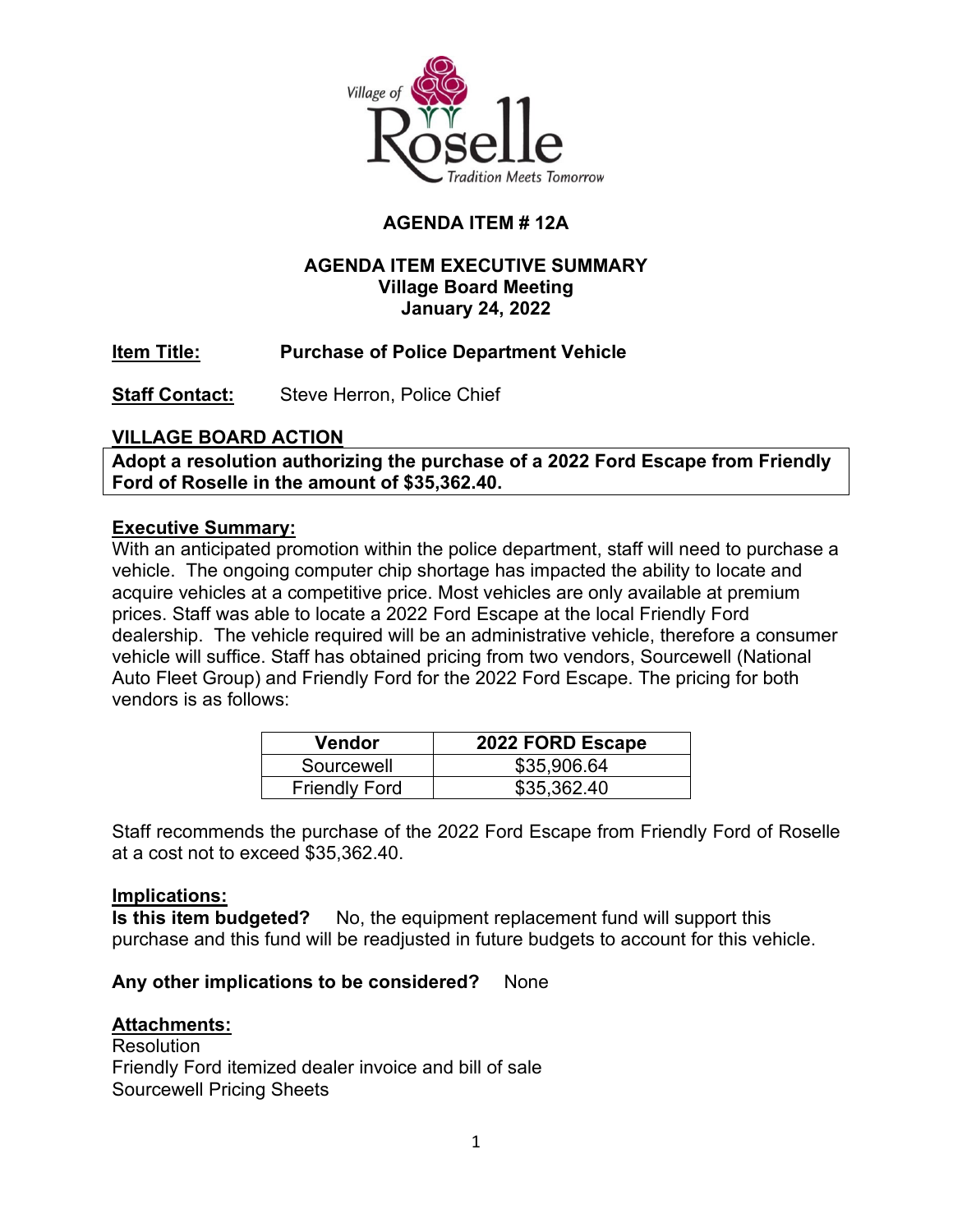#### **RESOLUTION NO.**

#### **A RESOLUTION AUTHORIZING THE PURCHASE OF A VEHICLE FROM FRIENDLY FORD OF ROSELLE IN THE AMOUNT OF \$35,362.40**

WHEREAS, the corporate authorities of the Village of Roselle deem it in the best interest of the Village to approve the purchase of a 2022 Ford Escape from Friendly Ford; and

WHEREAS, Friendly Ford is an established local business in Roselle; and

WHEREAS, Friendly Ford has been actively involved in many community events, activities and hosts programs which showcase Roselle; and

WHEREAS, Friendly Ford performs all warranty and complex repairs on the Village's Ford vehicles; and

WHEREAS, both parties agree to the terms and conditions set forth in the proposal as described in Exhibit A.

NOW, THEREFORE, be it resolved by the Mayor and Board of Trustees of the Village of Roselle, DuPage and Cook Counties, Illinois as follows:

Section 1: The Mayor is hereby authorized to approve the purchase of a vehicle from Friendly Ford of Roselle in the amount of \$35,362.40 as outlined in the itemized dealer invoice and bill of sale that is attached hereto and incorporated as fully set forth as Exhibit A.

Section 2: Village staff are authorized and directed to undertake any and all other tasks necessary, or in furtherance of, to purchase the 2022 Ford vehicle.

ADOPTED this  $24<sup>th</sup>$  day of January 2022

AYES: NAYS:. ABSTAIN:. ABSENT:

ATTEST:

\_\_\_\_\_\_\_\_\_\_\_\_\_\_\_\_\_\_\_\_\_\_\_\_\_\_ David Pileski, Mayor

Patricia Burns, Village Clerk

\_\_\_\_\_\_\_\_\_\_\_\_\_\_\_\_\_\_\_\_\_\_\_\_\_\_\_\_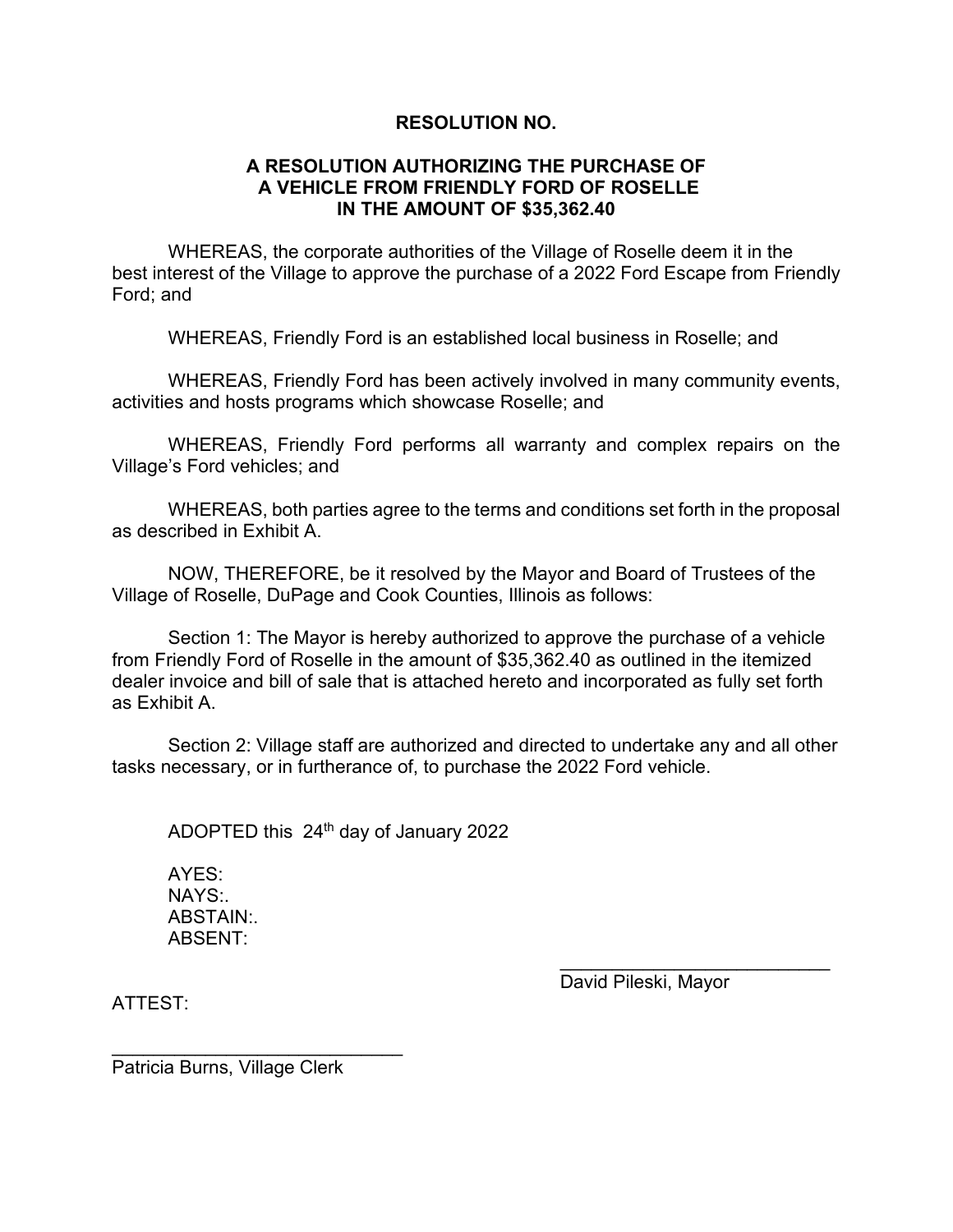**BILL OF SALE** 

**SALESMAN** 



333 E. Irving Park Rd. \* Roselle. IL 60172<br>(630) 924-8686 \* FAX: (630) 924-1072

| PURCHASER'S NAME VILLAGE OF ROSELLE                                                                                                                                                                                                                                                                                                                                                                                                                                                                                                   |                                                                                                         | the control of the control of the control of<br>PHONE (RES) $(905)$ $(905)$ $(905)$ $(630)$ $671 - 2360$ $878$ $870$                                                                                                          |                             |                 | 04720722     |
|---------------------------------------------------------------------------------------------------------------------------------------------------------------------------------------------------------------------------------------------------------------------------------------------------------------------------------------------------------------------------------------------------------------------------------------------------------------------------------------------------------------------------------------|---------------------------------------------------------------------------------------------------------|-------------------------------------------------------------------------------------------------------------------------------------------------------------------------------------------------------------------------------|-----------------------------|-----------------|--------------|
|                                                                                                                                                                                                                                                                                                                                                                                                                                                                                                                                       |                                                                                                         | ENTER MY ORDER FOR ONE CINEW $\chi^{\text{TUSED}}$ COEMO YEAR $-22$ <sup>MAKE</sup> $ \Gamma$ ORD MODEL MODEL $\Gamma$ ESCAPE<br>COLOR SER SER SER PRODUCT PRODUCT ANUAO7893                                                  |                             |                 |              |
|                                                                                                                                                                                                                                                                                                                                                                                                                                                                                                                                       |                                                                                                         | CASH DELIVERED PRICE OF UNIT                                                                                                                                                                                                  |                             |                 |              |
| DR. UC. F                                                                                                                                                                                                                                                                                                                                                                                                                                                                                                                             |                                                                                                         |                                                                                                                                                                                                                               | шомнимичей»                 | S               | $-25,056,40$ |
| D.O.B.                                                                                                                                                                                                                                                                                                                                                                                                                                                                                                                                |                                                                                                         | TRADE ALLOWANCE                                                                                                                                                                                                               |                             |                 |              |
| S.S. 2                                                                                                                                                                                                                                                                                                                                                                                                                                                                                                                                | $XXX-XX-$                                                                                               | THIS ORDER SUPERSEDES ALL PRE-                                                                                                                                                                                                |                             |                 |              |
| DRILIG.#                                                                                                                                                                                                                                                                                                                                                                                                                                                                                                                              |                                                                                                         |                                                                                                                                                                                                                               |                             |                 |              |
| DO.B.                                                                                                                                                                                                                                                                                                                                                                                                                                                                                                                                 |                                                                                                         | REBATES AND/OR INCENTIVES.                                                                                                                                                                                                    |                             |                 |              |
| $S.S.$ $%$<br>$\overline{XXX-XX}$                                                                                                                                                                                                                                                                                                                                                                                                                                                                                                     |                                                                                                         |                                                                                                                                                                                                                               |                             |                 |              |
| MILES NEW                                                                                                                                                                                                                                                                                                                                                                                                                                                                                                                             |                                                                                                         | $31$ . The contract of the contract of the contract of the contract of the contract of the contract of the contract of the contract of the contract of the contract of the contract of the contract of the contract of the co |                             |                 |              |
| MILES USED                                                                                                                                                                                                                                                                                                                                                                                                                                                                                                                            | $\begin{tabular}{c} {\bf{TR1}} \end{tabular} \begin{tabular}{c} {\bf{TR2}} \end{tabular} \end{tabular}$ |                                                                                                                                                                                                                               |                             |                 |              |
| I RECEIVED A COPY OF THE WINDOW LABEL.<br>EXPLAINING MY GUARANTEE.<br>X                                                                                                                                                                                                                                                                                                                                                                                                                                                               |                                                                                                         |                                                                                                                                                                                                                               |                             |                 |              |
| THIS CAR IS SOLD "AS IS AND SHOWN" WITH NO GUARANTEES                                                                                                                                                                                                                                                                                                                                                                                                                                                                                 |                                                                                                         |                                                                                                                                                                                                                               |                             |                 |              |
| <b>(WARRANTIES) EXPRESSED OR IMPLIED.</b><br>$\times$                                                                                                                                                                                                                                                                                                                                                                                                                                                                                 |                                                                                                         | VERBAL PROMISES NOT VALID                                                                                                                                                                                                     |                             |                 |              |
| USED CAR TRADE-IN AND/OR OTHER CREDITS                                                                                                                                                                                                                                                                                                                                                                                                                                                                                                |                                                                                                         | <b>CASH DIFFERENCE AFTER TRADE</b>                                                                                                                                                                                            |                             |                 | $-35,056,40$ |
|                                                                                                                                                                                                                                                                                                                                                                                                                                                                                                                                       |                                                                                                         |                                                                                                                                                                                                                               |                             | 蓦               |              |
| MAKE OF TRADE-IN                                                                                                                                                                                                                                                                                                                                                                                                                                                                                                                      | - BODY                                                                                                  |                                                                                                                                                                                                                               |                             | S.              |              |
| YEAR MODEL                                                                                                                                                                                                                                                                                                                                                                                                                                                                                                                            |                                                                                                         |                                                                                                                                                                                                                               |                             | S.              |              |
| MALLOR SERIAL NO.                                                                                                                                                                                                                                                                                                                                                                                                                                                                                                                     |                                                                                                         | <b>FACTORY SPECIAL ORDER DEPOSIT IS NOT REFUNDABLE</b>                                                                                                                                                                        |                             |                 |              |
| BALANCE OWED TO                                                                                                                                                                                                                                                                                                                                                                                                                                                                                                                       |                                                                                                         | Customer initial                                                                                                                                                                                                              |                             |                 |              |
| AOORESS                                                                                                                                                                                                                                                                                                                                                                                                                                                                                                                               |                                                                                                         | DOCUMENTARY SERVICE FEE                                                                                                                                                                                                       | $\mathcal{G}$               | S               |              |
| USED TRADE IN ALLOWANCE                                                                                                                                                                                                                                                                                                                                                                                                                                                                                                               | S                                                                                                       | CASH SALE PRICE OF DESCRIBED MOTOR VEHICLE                                                                                                                                                                                    | $\mathcal{L}_{\mathcal{L}}$ | 番               |              |
| <b>BALANCE OWED ON TRADE-IN</b>                                                                                                                                                                                                                                                                                                                                                                                                                                                                                                       | Ŝ.                                                                                                      |                                                                                                                                                                                                                               | 洽                           | $\mathcal{G}_2$ | 35,056,40    |
|                                                                                                                                                                                                                                                                                                                                                                                                                                                                                                                                       |                                                                                                         | STATE AND LOCAL TAXES                                                                                                                                                                                                         |                             | S.              |              |
| The only warrantles applying to this Part(s) are those which may be<br>offered by the manufacturer. The selling dealer hereby expressly                                                                                                                                                                                                                                                                                                                                                                                               |                                                                                                         | LIGENSE AND/OR REGISTRATION FEE TYPE                                                                                                                                                                                          |                             | s               | $-306.00$    |
| discissions all warrantles, either expressed or implied, including any<br>implied warranties of merchantability or fitness for a particular purpose,<br>and neither assumes nor authorizes any other person to assume for it<br>any liability in connection with the sale of this Part(s) and/or service.<br>Buyer shall not be entitled to recover from the selling dealer any<br>consequential damages, damages to property, damages for loss of use,<br>loss of time, loss of profits, or income, or any other incidental damages. |                                                                                                         | TOTAL PRICE OF UNIT                                                                                                                                                                                                           |                             |                 | 35, 362, 40  |
|                                                                                                                                                                                                                                                                                                                                                                                                                                                                                                                                       |                                                                                                         | <b>BALANCE OWED ON TRADE-IN</b>                                                                                                                                                                                               | Ŝ                           | Ś.              |              |
|                                                                                                                                                                                                                                                                                                                                                                                                                                                                                                                                       |                                                                                                         | <b>TOTAL DUE</b>                                                                                                                                                                                                              | \$                          | S               | 35, 362, 40  |
|                                                                                                                                                                                                                                                                                                                                                                                                                                                                                                                                       |                                                                                                         | DEPOSIT                                                                                                                                                                                                                       | 魯                           | Ś.              |              |
| The Purchaser nereby acknowledges that Seller has made available<br>"Warranty Pre-Sale Information" as disclosed in the Warranty Binders<br>pursuant to the Magnuson-Moss Warranty Act.                                                                                                                                                                                                                                                                                                                                               |                                                                                                         | additional deposit due                                                                                                                                                                                                        | \$                          | ₫               |              |
|                                                                                                                                                                                                                                                                                                                                                                                                                                                                                                                                       |                                                                                                         | MH.ES<br><b>YR</b><br>ESP                                                                                                                                                                                                     | \$                          | 寫               |              |
| Χ.                                                                                                                                                                                                                                                                                                                                                                                                                                                                                                                                    |                                                                                                         | UNPAID CASH BALANCE DUE ON DELIVERY                                                                                                                                                                                           | Ŝ                           | S               | 35, 362, 40  |

THIS ORDER SHALL NOT BECOME BINDING UNTIL ACCEPTED BY DEALER OR HIS AUTHORIZED REPRESENTATIVE. PU acknowledges that he has read its terms and conditions and has received a true copy of this order.

The front and back of this order comprise the entire agreement affecting this purchase.

AGGIPTED: FRIENDLY FORD

I OR WE APPROVE AND ACCEPT THE ABOVE TERMS

NO PUBLIC LIABILITY INSURANCE ISSUED WITH THIS TRANSACTION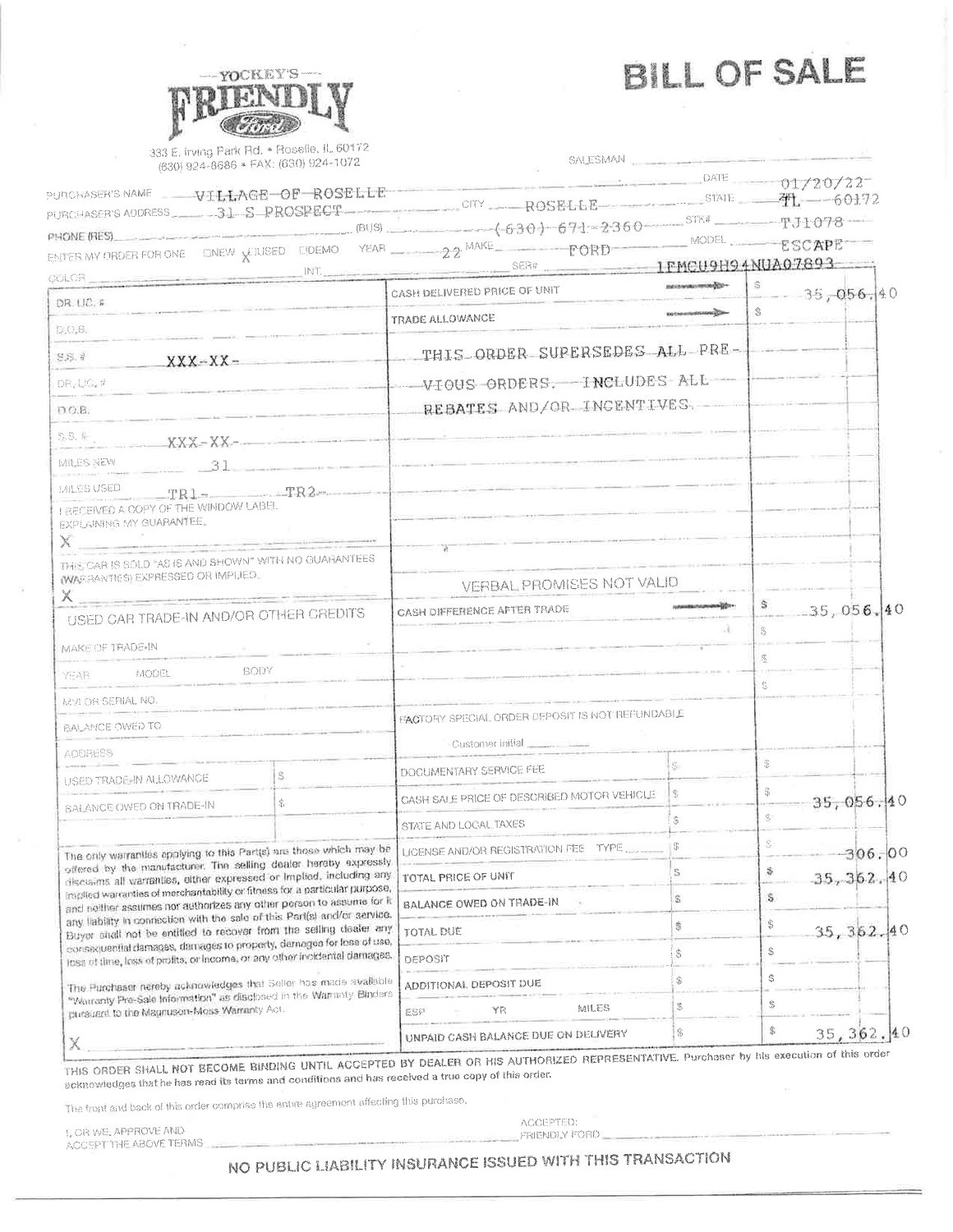|    |      | DEALER THE UTP                                                                                                                      |          |          | VIN LFMCU9H9      |  |
|----|------|-------------------------------------------------------------------------------------------------------------------------------------|----------|----------|-------------------|--|
|    | 6H . | Suggested Retail Price<br>33205, 00<br>U9HA ESCAPE 4DR SEL AWD<br>2022 MODEL YEAR<br>M7 CARBONIZED GRAY<br>EBONY ACTIVEX TRIM SEATS |          |          | 31877,00          |  |
|    |      | INCLUDED ON THIS VEHICLE<br>EQUIPMENT GROUP 302A                                                                                    |          |          |                   |  |
|    |      | OPTIONAL EQUIPMENT/OTHER                                                                                                            |          |          |                   |  |
|    |      | 999 .2.0L ECOBOOST W/START-STOP                                                                                                     | NC.      |          | NC                |  |
|    |      | 448 .8-SPD AUTO TRANSMISSION                                                                                                        | NC.      |          | <b>NC</b>         |  |
|    |      | 225/60R18 100H A/S BSW TIRES                                                                                                        |          |          |                   |  |
|    |      | 43M PANORAMIC VISTA ROOF                                                                                                            | 1495 00  |          | 1405 00           |  |
|    |      | TIRE INFT/SLNT KIT NO SPR INC                                                                                                       |          |          |                   |  |
|    |      | 18" ALUMINUM WHEELS                                                                                                                 |          |          |                   |  |
|    |      | 68B FORD CO-PILOT360 ASSIST+                                                                                                        |          | 895 00   | 841 00            |  |
|    |      | . VOICE-ACTV TOUCH-SCR NAV SYS                                                                                                      |          |          |                   |  |
|    |      | .ADP CRZ CTRL W/STOP N GO                                                                                                           |          |          |                   |  |
|    |      | 153 FRONT LICENSE PLATE BRACKET                                                                                                     | NC.      |          | NC                |  |
|    |      | TOTAL OPTIONS/OTHER 2390 00 2246 00<br>TOTAL VEHICLE & OPTIONS/OTHER 35595 00 34123 00                                              |          |          |                   |  |
|    |      |                                                                                                                                     |          |          |                   |  |
|    |      | DESTINATION & DELIVERY 1245 00 1245 00                                                                                              |          |          |                   |  |
|    |      | TOTAL BEFORE DISCOUNTS                                                                                                              |          |          | 36840 00 35368 00 |  |
|    |      | ##SPECIAL ADDED DISCOUNTS#                                                                                                          |          |          |                   |  |
| ¥. |      | 2.0L ECOBOOST NATL DISC 400 00- 376 00-                                                                                             |          |          |                   |  |
|    |      | <b>TOTAL SAVINGS</b>                                                                                                                |          | 400 00 - | $376100 -$        |  |
|    |      |                                                                                                                                     |          |          |                   |  |
|    |      |                                                                                                                                     |          |          |                   |  |
|    |      | TOTAL FOR VEHICLE                                                                                                                   | 36440 00 |          |                   |  |
|    |      | T.                                                                                                                                  |          |          |                   |  |
|    |      |                                                                                                                                     |          |          |                   |  |
|    |      | FUEL CHARGE                                                                                                                         |          |          | 54 40             |  |
|    |      | CV LOT MANAGEMENT                                                                                                                   |          |          | 10:00             |  |
|    |      | SHIPPING WEIGHT<br>3470 LBS.                                                                                                        |          |          |                   |  |
|    |      | TOTAL                                                                                                                               | 36440 00 |          | 35056 40          |  |
|    |      |                                                                                                                                     |          |          |                   |  |

|         | This invoice may not reflect the final cost of the vehicle in view of the possibility of future rebates, allowances, discounts and incentive awards from Ford Motor Company to the dealer. |
|---------|--------------------------------------------------------------------------------------------------------------------------------------------------------------------------------------------|
| Sold to |                                                                                                                                                                                            |

| Friendly Ford, Inc.<br>333 E Irving Park Rd |                      | 41C078                             |              |                    |                                                  |                                    |                    |
|---------------------------------------------|----------------------|------------------------------------|--------------|--------------------|--------------------------------------------------|------------------------------------|--------------------|
| Roselle                                     |                      | IL 60172                           |              | Order Type         | Ramp Code<br>CX18                                | Batch ID<br>MM012                  | Price Level<br>220 |
| Ship to (if other than above)               |                      |                                    |              | Date Inv. Prepared |                                                  | Item Number<br><b>Transit Days</b> |                    |
|                                             |                      |                                    |              | 12 01 21           | $41 - 4558$                                      | 07                                 |                    |
|                                             |                      |                                    | Ship Through |                    |                                                  |                                    |                    |
| $\sim$                                      |                      |                                    |              |                    |                                                  |                                    |                    |
| Invoice & Unit Identification NO.           | 1FMCU9H94NUA07893    | Final Assembly Point<br>LOUISVILLE |              |                    | Finance Company and/or Bank<br>Ford Motor Credit | 000001                             |                    |
| <b>HB</b>                                   | <b>Invoice Total</b> | A & Z Plan                         | D Plan       |                    | X Plan                                           | <b>FPA</b>                         | AA                 |
| 704                                         | 35056.40             | 33835.40                           | 33935.40     |                    | 35191.17                                         | 498.00                             | 528.00             |